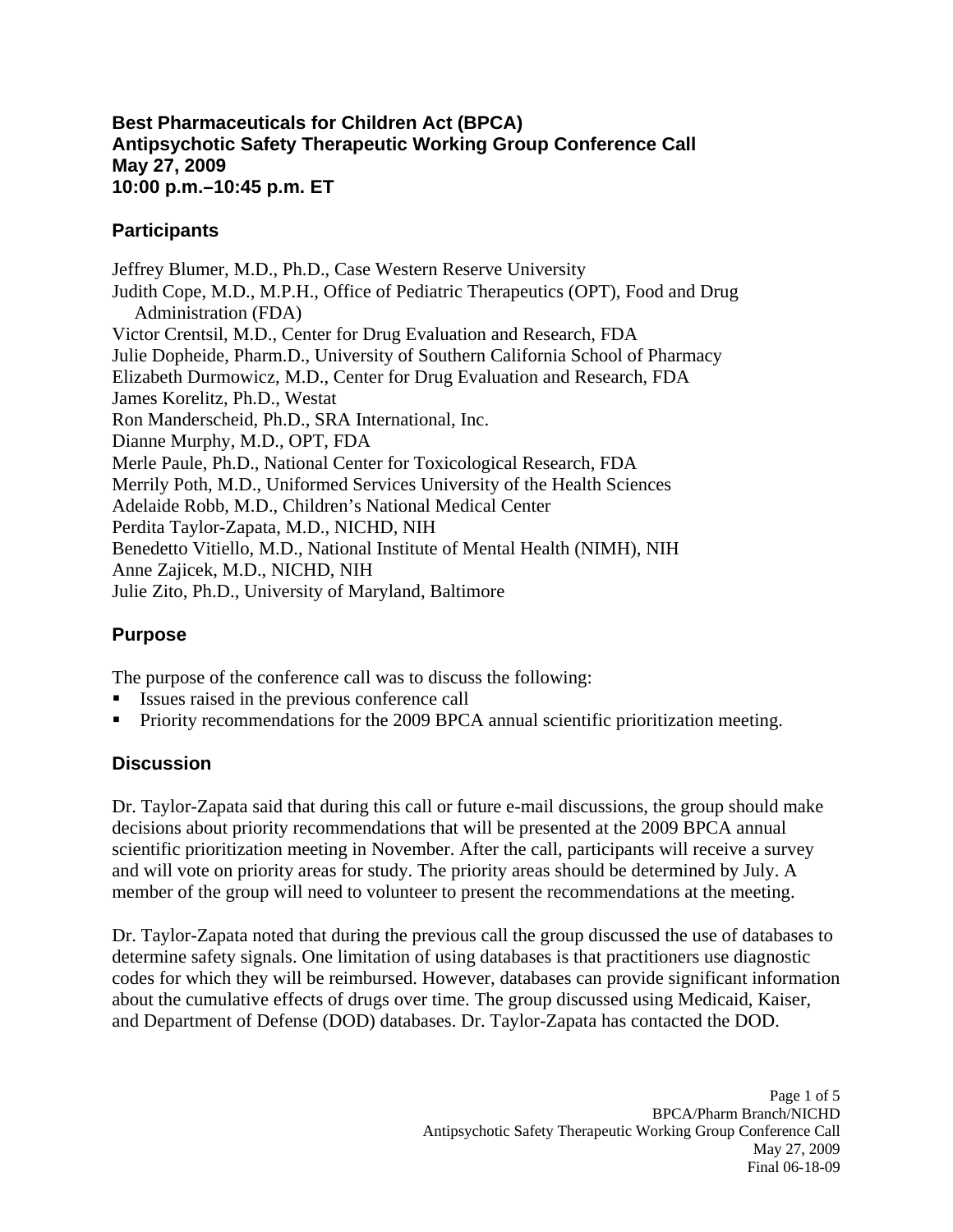Dr. Cope said that the group should consider the generalizability of retrospective data. Medicaid data can be generalized to the population of all Medicaid children. Forty percent of children in the United States are enrolled in Medicaid and the State Children's Health Insurance Program. Databases can provide information about racial disparities in exposures. Minority children from lower socioeconomic groups are enrolled for shorter periods and have shorter exposures than continuously enrolled white children. Large data sets can also provide information about lowfrequency adverse events (AEs), especially those that result from long-term exposure.

Dr. Manderscheid said that the National Comorbidity Survey would be the first survey to use research diagnostic criteria for teenagers. The database would be much more standardized than other databases and would allow correlations between diagnoses and antipsychotic drugs. The National Comorbidity Survey is sponsored by NIMH with co-funding from the Substance Abuse and Mental Health Services Administration. Ronald Kessler, Ph.D., is the principal investigator for the survey, and he has not released adolescent data yet.

Dr. Manderscheid added that he is working on a committee involved in Healthy People 2020. The committee recently completed a report on disparity and equity as a major focus of Healthy People 2020. He will send the report to the group. Dr. Poth noted that some metabolic complications are more common in African Americans. Dr. Manderscheid agreed and said that Healthy People 2020 would consider racial differences.

Dr. Poth said that there is a dearth of information about how endocrine effects mediate the effects of antipsychotic drugs. An Israeli study found higher rates of complications in children than in adults. Dr. Robb said that Christoph Correll, M.D., and Harold Carlson, M.D., have written extensively about endocrine effects. Dr. Poth asked how these researchers' data sources related to the broader population and long-term outcomes. Dr. Robb said FDA filings include 6 months of safety data. Some filings include 12 months of safety data, such as the study of Abilify for the treatment of irritability in autism. Prospective studies capture prolactin levels, insulin levels, and blood glucose. However, there are no naturalistic studies similar to the Attention-Deficit Hyperactivity Disorder Observational Research in Europe project. There are very large studies with 1–2 years of follow-up for efficacy and safety outcomes. Most of these studies are industry sponsored rather than government sponsored because they are expensive. Dr. Robb said she would send review articles on endocrine effects of antipsychotics to the group.

Dr. Zito suggested studying children who were medicated for 5 years. Children diagnosed with disorders like bipolar disorder may be medicated continuously for many years. Dr. Robb said that children's medications change frequently. For example, a child with bipolar disorder may change medications two or three times in a year.

Dr. Zito said that an epidemiological approach could look for signals in retrospective data sets by examining a longitudinal cohort of children who were continuously covered by an insurance system for 5 years. Then subsequent studies could examine these signals.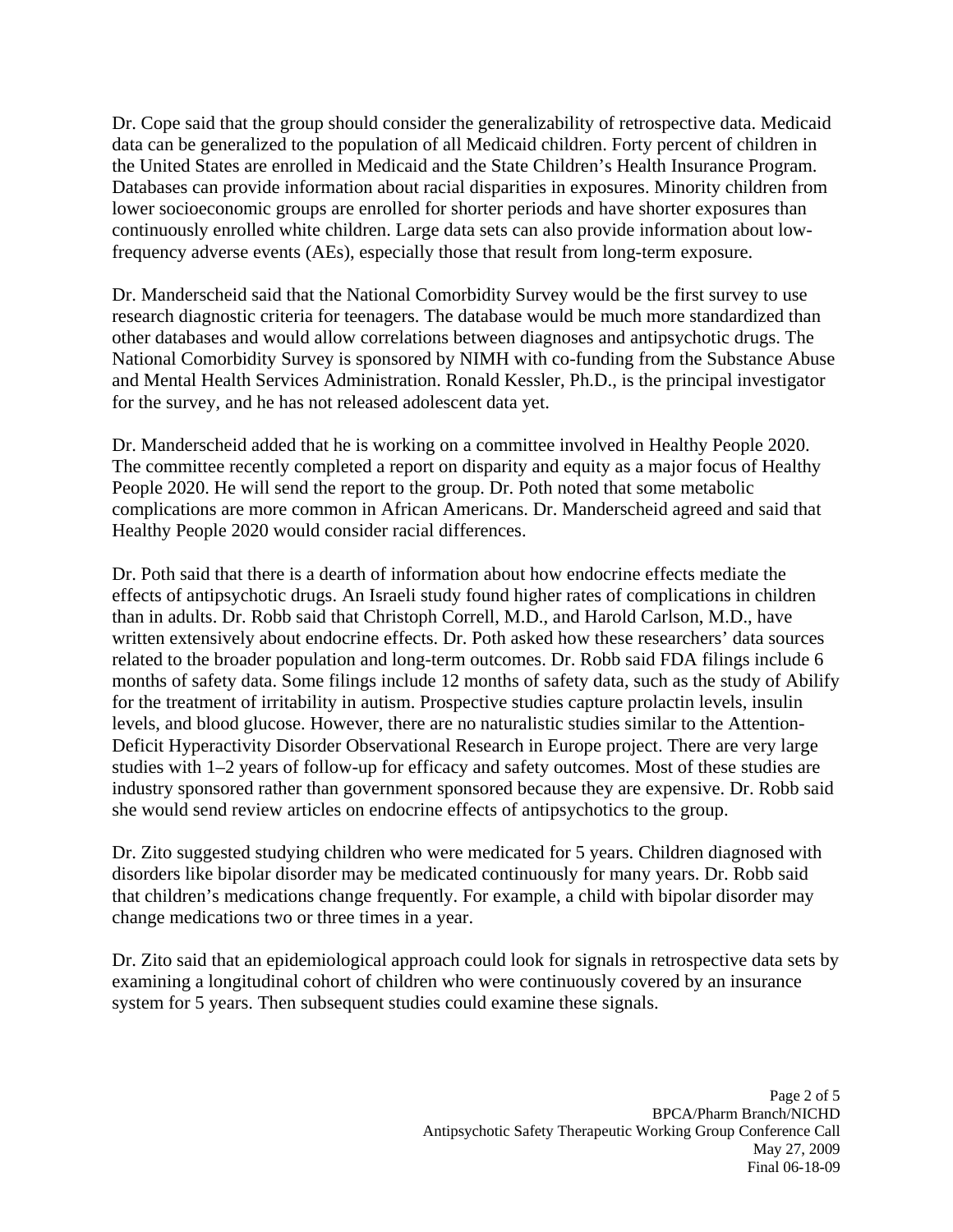Dr. Murphy agreed with this approach and said that FDA could not require a sponsor to conduct a prospective trial for 5 years. Dr. Robb noted that in rare instances the FDA does ask for longterm follow-up to examine specific endpoints.

Dr. Zito suggested that level 1 studies could examine a specific cohort across several specialized data sets to detect signals. Level 2 prospective studies could be traditional, small clinical studies recruited through academic centers. To make the sample representative of community treatment, studies could work with Kaiser or other entities with clinical health systems to add a prospective approach to collect information lacking in the retrospective data. This would allow the study to correct for biases in the retrospective data.

Dr. Poth said that endocrinologists do not know why patients under the age of 24 have an eightor nine-fold higher rate of complications compared to older patients. She noted that patients taking antipsychotic drugs may gain weight and get type 2 diabetes with diabetic ketoacidosis, but when they stop taking the drugs and lose weight, the diabetes does not go away. This suggests that there is something else going on. This complication is more common in younger children. She suggested comparing children who develop diabetes with comparable children who do not develop diabetes to identify risk factors.

Dr. Taylor-Zapata said one of the major issues raised during the previous call was how to determine risk factors. The group also discussed the differences among drugs and among children. Some side effects are related to age, race, and gender. Some side effects are extrapyramidal rather than endocrine related or metabolic. Dr. Poth said she had not seen data on these types of side effects or on correlations between specific side effects. Dr. Robb said that risk factors for extrapyramidal symptoms include prior history and being young, male, and African American. She added that a study of aripiprozole found large differences in side effects in different racial groups.

Dr. Poth said that blood levels of drug might not correlate with dose. She noted that predisposing factors for metabolic syndrome were African American race, young age, obesity, and family history. Dr. Robb added that Native Americans and Hispanics also had a higher risk of developing diabetes with obesity.

It was noted that electronic health records could be an important source of data.

Dr. Crentsil asked whether systematic reviews or analyses would be useful. Dr. Poth said she did not think much data were available. Dr. Robb said a meta-analysis of FDA data could be helpful. She noted that a meeting about antipsychotics was being held the week of June 1. Dr. Poth asked whether the FDA data were available to the public. Dr. Cope said researchers could petition FDA for the data.

Dr. Zito said that a meta-analysis of short-term trial data would not be generalizable to children receiving continuous, long-term exposure. Duration of exposure is a critical issue in answering safety questions.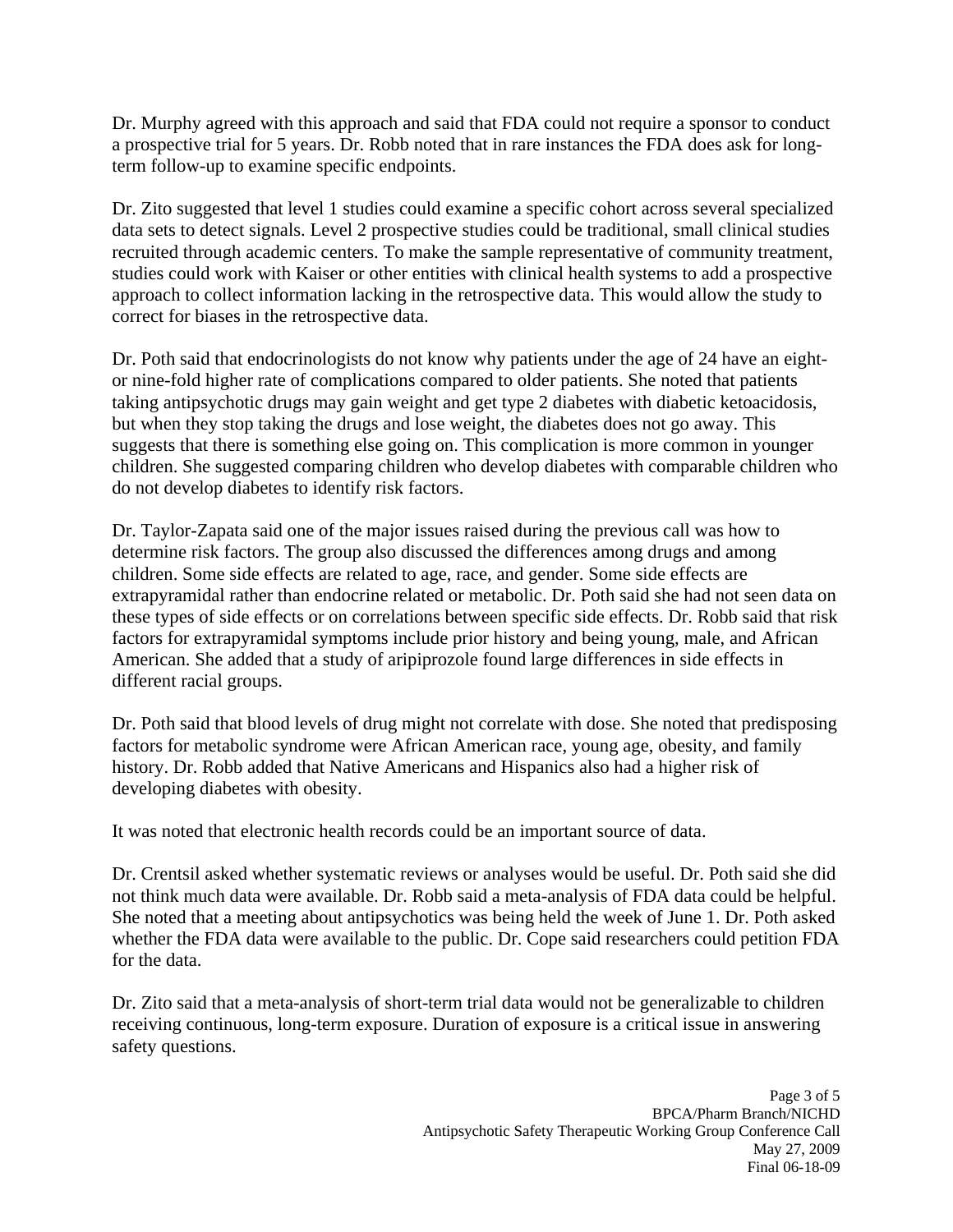Dr. Murphy said that she and Dr. Cope could find out how many children have completed controlled prospective trials. Pediatric trials tend to be smaller than adult trials. Meta-analyses can be helpful in providing directions for research, but they cannot provide certainty. Dr. Cope said that drug trials focus on known adult AEs and may not pick up adolescent AEs. She noted that children tend to drop out of studies, possibly due to AEs.

Dr. Crentsil said that antipsychotic drugs are studied in the treatment of schizophrenia or bipolar disorder, but these drugs are used in the community to manage aggression and behavioral dyscontrol. There is a mismatch between community use and studies conducted for regulatory purposes. It is difficult to study this issue, because the diagnoses recorded may be diagnoses of convenience. He was asked whether aggression was not comorbid with diagnoses of oppositional defiant disorder or conduct disorder (CD). He responded that some might call this condition bipolar disorder not otherwise specified, but it is more like CD or severe attention deficit disorder (ADD). Dr. Crentsil described studies of the use of antipsychotics with stimulants for children with severe ADD and aggression. The studies are just starting, and data will not be available for a number of years.

Dr. Taylor-Zapata said that during the last call, the group raised the following issues:

- Comorbidity and concomitant medications
- A dream study of registration trials
- Advantages of electronic medical records
- Pulling signals from data sets.

Dr. Taylor-Zapata asked whether the group would like to discuss any additional issues. Dr. Paule asked whether there had been interest in pursuing these issues in animal models. Dr. Taylor-Zapata said the group had not discussed it, but it could be included in the list of recommendations. Dr. Paule said there were decent infant animal models that could be used to look for toxicity signals and AEs. Nonhuman primates vary significantly in their sensitivity to stimulants from infancy to adulthood.

Dr. Taylor-Zapata said that participants should have received an invitation to the 2009 BPCA annual scientific prioritization meeting, which will be held November 3–4 in Bethesda, MD.

# **Action Items:**

- Participants will receive a survey and will vote on priority areas for study. The priority areas should be determined by July.
- A member of the group will need to volunteer to present the recommendations at the 2009 meeting.
- Dr. Manderscheid will send the Healthy People 2020 report to the group.
- Dr. Robb will send review articles on endocrine effects of antipsychotics to the group.
- Circle will prepare and distribute a draft of the conference call summary.

# **Addendum: Comment from Dr. Poth:**

 There is a paucity of studies in children that document the mechanism or the time course of glucose intolerance and diabetes, in terms of whether it is insulinopenic diabetes, pure insulin